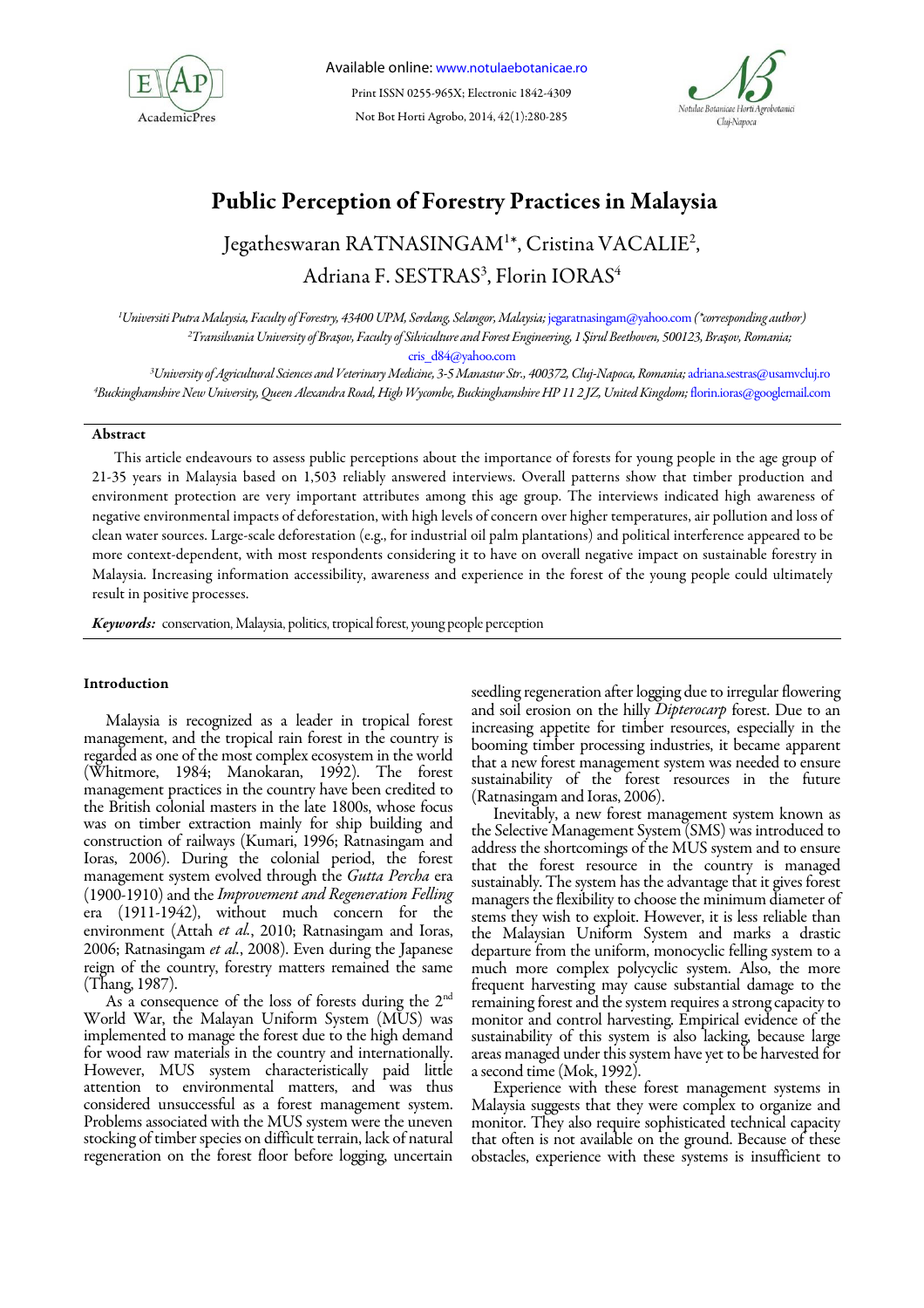

Fig. 1. Evolution of Forest Policy in Malaysia

prove their feasibility although their failure was not caused by the lack of technical knowledge (Ratnasingam and Ioras, 2006). The era towards environmentalism (1970-1980) followed by the focus on biodiversity (1981-1990) and the ensuing policies of forest resources which took a central role from 1991 to 2000, were testing times for the forest management system in Malaysia. Although the forest resource was sustainably managed, it failed to meet the demand for wood resources from the booming wood processing sector, which resulted in increased importation of wood materials from neighbouring countries and the increased reliance on plantation wood resources, particularly Rubberwood (*Hevea brasiliensis*) (Ratnasingam and Ioras, 2006).

Inevitably, the forest resource in the country was increasingly under pressure to cope with multiple demands not only from the socio-economic but also the environmental and recreational perspectives. In this context, the management of the forest for multiple-purposes was expected to be laid out in the country's prevailing forest policy and management.

#### Evolution of Forest Policy in Malaysia

Forestry in contemporary Malaysia continues to be dominated by the legacy of Federal-State relations, a pattern initiated during the colonial era (Ratnasingam and Ioras, 2006). State control over land, a potent source of political power, undermines the federal government's role for policy and technical management. The absence of federal control over land, coupled with the country's desire for rapid development, spurred unbridled land concession for logging and agricultural conversion. Politics, crony capitalism and flawed policies relating to the timber industry, widened the gap between forest depletion and regeneration. As lowland forests shrank and logging moved into the hills, foresters sought appropriate adaptations in harvesting regimes and techniques, but the speed of land conversion, encouraged by the spectacular expansion of the wood-based industry entrenched in vested political interests, compromised the regulatory safeguards needed for minimizing forest cover loss (Aiken and Moss, 1975; Goh, 1982).

The 1978 National Forest Policy and the 1984 National Forestry Act came too late in the day and left the National Land Council without the necessary power to regulate land

Tab. 1. Conversion of Forested Land\* for Other Purposes in Malaysia (million hectares)

| Year | Forested area | Tree crop land | Non-forested area |
|------|---------------|----------------|-------------------|
| 2000 | 20.20         | 4.8            | 8.0               |
| 2005 | 19.49         | 4.8            | 8.7               |
| 2006 | 19.49         | 4.8            | 8.7               |
| 2007 | 19.47         | 4.8            | 8.7               |
| 2008 | 18.08         | 5.9            | 9.1               |
| 2009 | 18.03         | 5.9            | 9.1               |
| 2010 | 17.99         | 5.9            | 9.0               |
| 2011 | 17.98         | 6.2            | 8.9               |

\*Note: Agricultural land included oil palm, rubber, cocoa and coconut plantation only; non-forested area include agriculture, housing, construction and industrial area

clearance in accordance with actual agricultural needs (Johns, 1997). The approach of the Malaysian National Forestry Council (NFC) towards forestry is somewhat contradictory. On one hand, the NFC refers to the multifunctional roles of the forests, i.e. they not only supply timber and non-timber products, but also play an important role in hydrology, support communities and possess both recreational and research potential. On the other hand, it advocates sustainable forestry practices, defined solely in terms of the ability to ensure continued supply of timber. Inevitably, holistic forest management was impeded in the country, despite the evolving forest policies with very noble objectives (Fig. 1).

The poor coordination between agencies and the prevailing vested interest within the forest sector resulted in a sharp decline in total forest cover in the country since independence (Tab. 1).

Malaysia's substantially reduced forest capital, the uncertainties of sustainable logging and the changing values and expectations among its citizens point to a return to the non-timber value of forests (Sayer, 1986). Forest botany has entered a new phase of exploration for genetic resources encouraged by the incentives for biodiversity conservation. Further, the collection of medicinal plants and other nontimber forest products (NTFPs) to meet rising demands offer improved opportunities for making the best use of the forest resource in the country. On hindsight, where socio-political and constitutional constraints have emasculated forestry's influence on development, civil society's stewardship offers the best chance to undo the trend in forest management left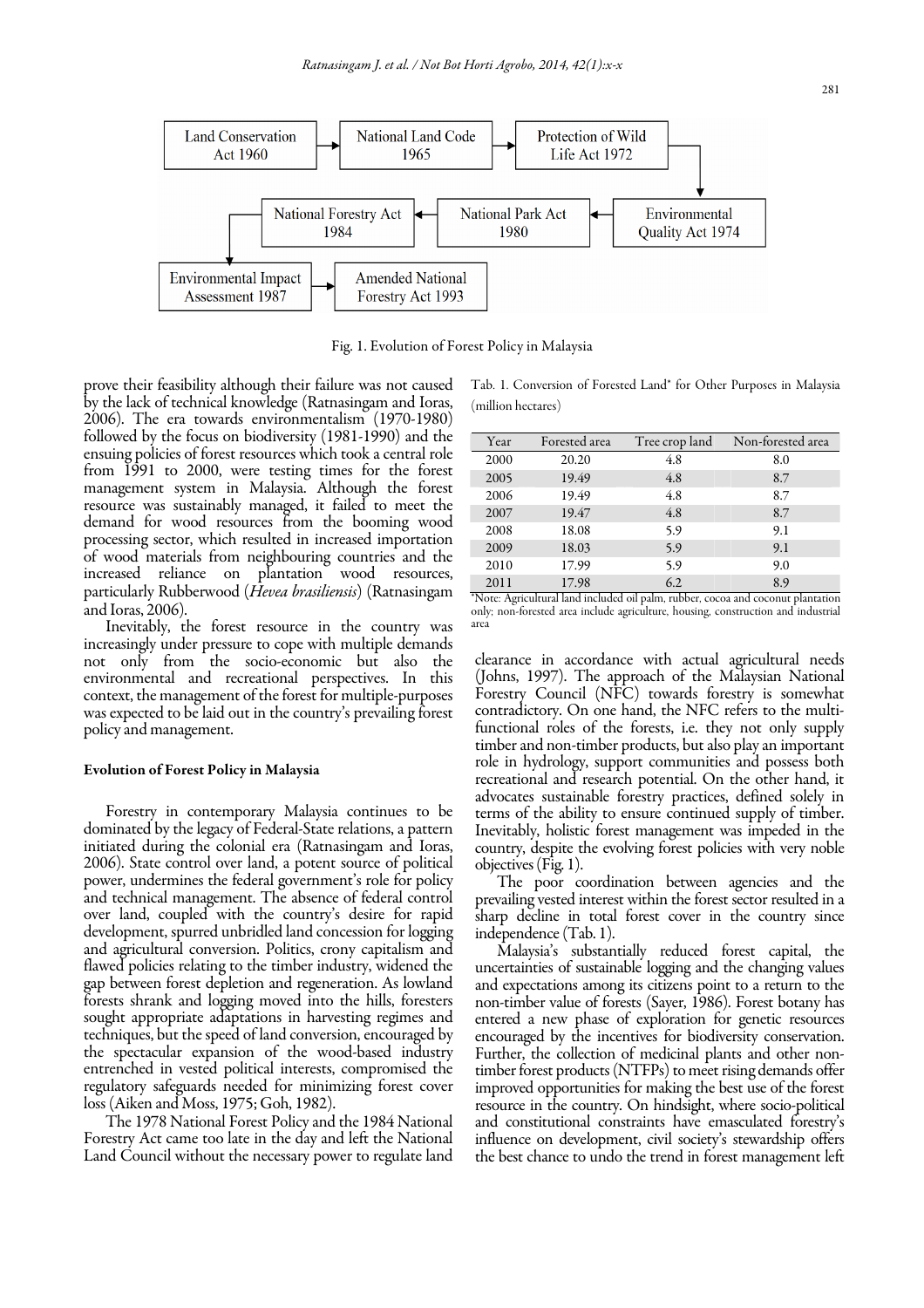behind by the legacy of the colonialists in the country (Ratnasingam, 2001). Against this background, forest management principles built on strong scientific foundation was no longer an option, but a necessity to ensure that policymakers are advised accordingly to make sound decisions that would not jeopardise the sustainability of the country's forest resource.

## Forestry Research and Development

The real problem at the interface between forestry research and application is that research is rarely able to provide support in the form of a continuous stream of confidence-building discoveries (Ng, 1996; Abdul Razak *et al.,* 2007). Forest research was so slow to produce useful results that some years there was almost nothing of importance to report. It is troubling to note that research is being promoted in developing countries on the premise that research is an efficient problem-solving mechanism that countries cannot afford to neglect.

 Bank (ADB), and after 15 years of effort, the *Acacia* planting program had serious problem with the high incidence of heart- Yet enrichment planting was given up in about 1980 due to the Previous experiences have shown that research and development in forestry in Malaysia has had limited success (Ng, 1996). In 1965, the UNDP stepped in with a pilot project to establish pine plantations for pulp and paper production. However, with small growth rates the project was terminated inconclusively in the late 1970s, in spite of 15 years of international and national research effort. The pine fiasco was followed by an even larger plantation project based on *Acacia mangium* and backed by a loan from the Asian Development rot in the stems. In the natural forests, enrichment planting was promoted through the 1960s and 1970s and backed up by a Japanese research team in addition to considerable local effort. excessive cost and the Forestry Department implemented the compensatory forest plantations to supplement the slowgrowth of the natural forest to ensure sufficient timber supply for the country.

In many developing countries, forestry research is undertaken by newly-recruited scientists with enthusiasm but the majority fails to find inspiration and motivation, and soon settled into a dull routine. They failed to find the path of discovery which alone can bring life into research. In fact, all successful scientists know that discovery is an art, but scientists get little or no training in this art. Instead, they get trained in 'research methodology' which is only remotely related to the art of discovery (Ng, 1996).

In going through the history of discovery in forestry in Malaysia, it is evident that discoveries are made in many different ways, e.g., by *questioning* (the pine seed production breakthrough), *screening* (the discovery that *Shorea roxburghii* is suited for bare-root planting), *comparative experimentation* (the discovery that under-storey control is more effective than over-storey control in stimulating regeneration), *noncomparative experimentation* (the confirmation of *Acacia mangium* as a miracle tree in a half-acre unreplicated trial), *observations on single specimens* (shoot regeneration from the woody core of a stump of *Cochleospermum*), *observations on diverse specimens* but not all at the same time (the dimorphic nature of the *Dipterocarp* shoot system), *by analogy* (deducing the nature of *mangium* wood by analogy with other woods) and, most importantly, by *chance*.

Against this background, it is apparent that the whole gambit of forestry research and development is driven by the perception that scientifically-oriented research activities would provide the necessary solutions to the challenges and problems faced by the forestry sector. In reality however, the impact of forestry research and development towards the management of the forest resource is the country remains obscure (Aiken and Leigh, 1988; Ratnasingam and Ioras, 2006). Therefore, the objective of this study is to evaluate the public perception of forestry practices and the value of the forest in Malaysia, which will provide the necessary information to gauge social acceptability of the forestry sector.

Forests are an integral part of the nation and its economy. Among those interested in the long-term viability of the forest resource are young people, specifically those in the age group of 21-35 years. Indeed, their beliefs and attitudes play an important role in determining how they perceive the forests should be managed and ultimately, in how they are sustained for future enjoyment and economic returns (Hezri and Hasan, 2006). Within this context, this research aims to develop an in-depth understanding of perceptions, beliefs and behaviors of people towards the forest in Malaysia.

#### Material and method

An interview survey of young people (in the age group of 20-35 years) living in the Kelang Valley in Malaysia was conducted in September to December 2013, which covered a total of 1503 respondents. The respondents were randomly approached and agreed to be interviewed using a structured questionnaire that was previously pre-tested among 25 respondents for its effectiveness. The questionnaire had four parts, i.e. Part I covered the general perception about the forest, Part II examined the relative importance of the forest, Part III evaluated the respondents knowledge on the roles played by the forest and Part IV examined the effectiveness of forest management from the public's perspective. A total of 4200 respondents were initially approached, giving a response rate of 35%. Respondents were older (63% more than 30 years old), largely male (74%) and well educated (69% were degree holders). The respondents were mostly residing in the Kelang Valley (96%). The collated data was tabulated and analyzed using the t-test and factor analysis to establish the key public perception of the forest and its importance.

## Results and discussion

When asked about the general perception of the forest, 73% of the respondents regarded the forest as a timber producing entity (Tab. 2). Further, 92% of the respondents have not had any experience walking through a forest over the last three years. All the respondents were also asked what were the top three concerns about the forest in the country, and the top three responses include: (i) shrinking resource, (ii) impaired air quality and (iii) climate change. The response to these questions reveal that the respondents were concerned about two issues: the depleting forest cover and its negative impact on the environment.

The next series of questions examined the relative importance of the forest to the public. Most respondents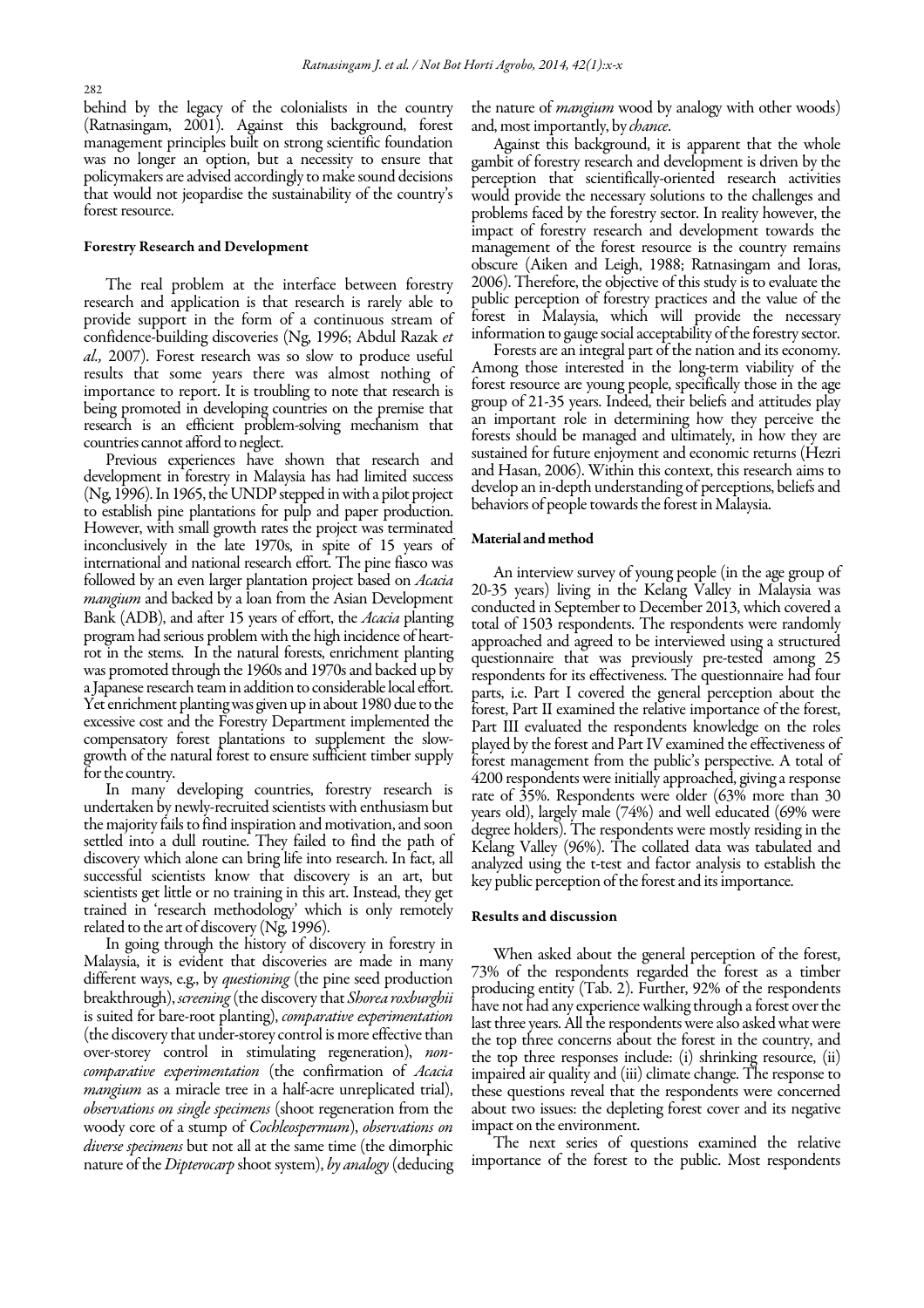(77%) thought that the forest was solely for the economic extraction of forest products, especially timber. Only 14% of the respondents thought that the forest served recreational and environmental purposes.

 respondents responded as having sufficient knowledge about A high proportion of the respondents (63%) perceived the need to conserve the forest, although only 37% of the the forest and the roles played by the forest. Further, 69% of the respondents were not aware that the field of forestry and a career in professional forestry is possible.

In the final set of questions, 81% of the respondents were of the opinion that the forest resource in the country was not well managed. Among the top three challenges to the sustainability of the forest are: (i) political interference, (ii) agriculture conversion and (iii) logging. In fact, only 16% of the respondents thought that the forest resource in the country was managed scientifically and is supported by sound research practices.

In order to evaluate the main factors that governed the prevailing public perception of the forestry sector in Malaysia, these questions were transformed into attributes that form perception as reported by McCool *et al.* (1986). The transformation and the factor analysis conducted revealed that perception of the forestry sector in Malaysia is governed by (1) lack of information, (2) lack of experience, (3) low interest in the environment and nature,  $(4)$  cultural

Tab. 2. Public Perception of the Forestry Sector in Malaysia

| Part I                                                                                            |                                    |                                                       |                                   |                                   |                                                           |  |  |
|---------------------------------------------------------------------------------------------------|------------------------------------|-------------------------------------------------------|-----------------------------------|-----------------------------------|-----------------------------------------------------------|--|--|
| Importance of the Forest                                                                          | Timber (73%)                       | Recreation (4%)                                       | Environmental<br>Protection (10%) | Biodiversity<br>Conservation (5%) | Others (6%)                                               |  |  |
| There is sufficient forested area in<br>the country                                               |                                    | Agree (14%)                                           | Not Sure (22%)                    | Agree (64%)                       |                                                           |  |  |
| Nearest forested area in the<br>Kelang Valley                                                     | Do not Know (56%)                  |                                                       | Not Sure $(28%)$                  | Know(16%)                         |                                                           |  |  |
| Walked in the forest during the<br>last three years                                               | Never (92%)                        | Seldom (5%)                                           | Occasionally $(3%)$               | Frequently (0%)                   | Always (0%)                                               |  |  |
| Major concerns about the forest<br>in the country                                                 | Reducing<br>Forest Cover<br>(39%)  | Negative Impact of<br>Water and Air<br>Quality (31%)  | Climate Change<br>(19%)           | Loss of Biodiversity<br>(6%)      | Increasing Cost of<br>Forest Produce and<br>Services (5%) |  |  |
|                                                                                                   |                                    | Part II                                               |                                   |                                   |                                                           |  |  |
| Roles the forest play in our daily<br>life                                                        | Climate<br>Change (5%)             | Ensure Acceptable<br>Water and Air<br>Quality (5%)    | Recreation (4%)                   | Supply of Forest<br>Produce (77%) | <b>Nature Conservation</b><br>(9%)                        |  |  |
| Prepared to pay for forest services                                                               | Yes(16%)                           |                                                       | Not sure $(23%)$                  | No(61%)                           |                                                           |  |  |
|                                                                                                   |                                    | Part III                                              |                                   |                                   |                                                           |  |  |
| Is forest conservation important?                                                                 |                                    | Yes $(63%)$                                           | Not Sure (17%)                    |                                   | No (20%)                                                  |  |  |
| Knowledge about the forest and<br>its importance                                                  | No Knowledge<br>(41%)              | Limited Knowledge<br>(22%)                            |                                   | Sufficient Knowledge (37%)        |                                                           |  |  |
| Do you know about forestry as a<br>career path and is there a<br>professional course in forestry? | No (69%)                           | Not sure (19%)                                        |                                   | Yes(12%)                          |                                                           |  |  |
|                                                                                                   |                                    | Part IV                                               |                                   |                                   |                                                           |  |  |
| Is there sufficient information and<br>knowledge disseminated about the<br>forest?                | No (72%)                           | Unsure $(11%)$                                        |                                   | Yes (17%)                         |                                                           |  |  |
| Do you think there is sufficient<br>opportunity to experience the<br>forest?                      | No(35%)                            | Unsure (47%)                                          |                                   | Yes(18%)                          |                                                           |  |  |
| Do you think that the forest in<br>the country is well managed?                                   | No (81%)                           | Unsure $(11%)$                                        |                                   | Yes (8%)                          |                                                           |  |  |
| Are you aware of the research and<br>development activities in the<br>forest?                     | No(49%)                            | Unsure $(35%)$                                        |                                   | Yes(16%)                          |                                                           |  |  |
| Which is better, public or private<br>forest?                                                     | Public (89%)                       | Private $(11%)$                                       |                                   |                                   |                                                           |  |  |
| What are the three most<br>important challenges to<br>sustainable forestry in the<br>country?     | Political<br>Interference<br>(39%) | Palm Oil and<br><b>Agriculture Practices</b><br>(27%) | Logging $(15%)$                   | Legality (12%)                    | Others (7%)                                               |  |  |
| What is your level of<br>environmental awareness with<br>regards to the forest?                   | Nothing at all<br>(21%)            | Limited $(43%)$                                       | Average $(22%)$                   | Sufficient (14%)                  |                                                           |  |  |
| What is your perception of the<br>forestry sector as a whole?                                     | Negative (29%)                     | Unsure $(44%)$                                        |                                   | Positive $(27%)$                  |                                                           |  |  |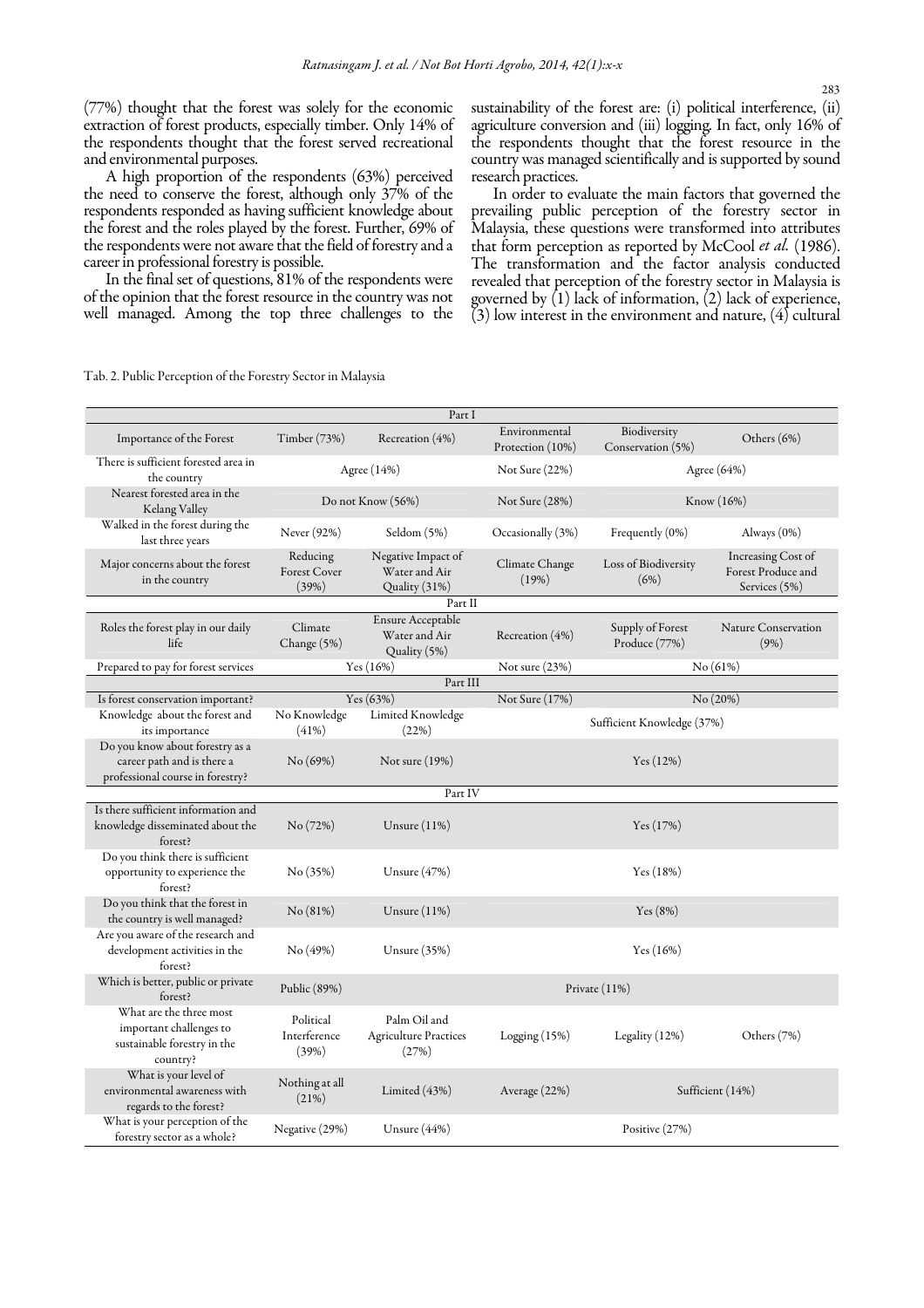characteristics and (5) rapid development and urbanization. This finding clearly shows that the awareness of the forest and the forestry sector is poor among the general public in Malaysia, and in order to change perception and attitude towards the forestry sector improved information dissemination and experience sharing should be promoted.

Information and experience are important factors for creating awareness, which in the case of forestry appears to be lacking. As reported by Tindall (2003) it is important to tailor information to the audience being addressed. As some of the studies examining the views of different groups suggests, the target audience for information does matter (Zhi and Bengston, 1997). It must be emphasized that *"disinterested public"* is more likely to make more affective judgments (i.e., based on emotional reactions to the aesthetics) in terms of forest management practices such as clear-cutting and illegal logging, the *"interested public"* tends to "evaluate forest practices more cognitively" and thus possibly be more receptive to new information and consider the practices in light of other values important to them (Tindall, 2003).

When it comes to the forestry issues, knowledge of the factors that influence perceptions and social acceptability will help in designing strategies to gain public support in favor of managing forest resources for multiple-purposes (Ratnasingam, 2001). Among the important points on social acceptability of the forestry sector that must be taken into account are:

- 1. Acceptability is a relative condition, and people must have clear alternatives to compare.
- 2. Acceptability is based on individuals' perceptions, which are influenced by science, experience, knowledge, ethical concerns, values, attitudes, beliefs, and an individual's history with the landscape.
- 3. Acceptability judgments are influenced by both social and geographical context.
- 4. There is often a gray area between practices and conditions people judge "acceptable" and "unacceptable."

This study reveals that members of the public need to have a clear understanding of the forest resources and its management purposes, in order to make acceptable judgments, and may not be inspired to act on behalf of a given alternative (such as willingness-to-pay for recreational services) unless they strongly feel it is more acceptable than another. Information plays a complex role in influencing perceptions of natural resource issues, with its impact affected by factors such as credibility, timing, and the link between scientific and other forms of knowledge (McCool *et al*., 1986).

Having increased knowledge about forest management may influence people's perceptions in different ways, as illustrated by the Nijnik (2004) study in which students and professionals reacted differently to the same information. Taking this and the important role of "reference" groups in shaping individuals' opinions into account means that messages about forests and its importance and management should be carefully crafted for specific audiences or even the general public as eluded by Ratnasingam and Ioras (2006).

When does perception lead to action? Given alternatives, people will make judgments about which one is acceptable, and if the existing condition is not sufficient, the individual will initiate behaviour, often within a group (Storch, 2011). Acceptability may not be directly observable, but "must be inferred from the absence of overt behaviour indicating a failure to achieve it" (Nijnik, 2004).

This link between perception and behaviour points to two important sides of social acceptability. On one hand, a more passive general public support in favor of certain policies and actions can produce "social legitimacy" or 'social license," where the daily actions of companies, agencies, and organizations are seen as "desirable, proper, or appropriate within some socially constructed system of norms, values, beliefs, and definitions" (Tindall, 2003). One example is forest certification, where forestry practices must meet certain ecological criteria and standards of public acceptability, and in exchange are granted a "sustainable" label indicating to the public that the practices are acceptable or desirable. Perceptions and the resulting acceptability judgments are important in both cases, but the work required to create "support" or "legitimacy" vs. "action" may be significantly different.

This study reveals that for the forestry sector in Malaysia, it will be important to consider in which cases public support or legitimacy is sufficient and in which cases a greater degree of public involvement is needed, and work to influence perceptions and engage the public accordingly. Increased provision of information, knowledge and experience to the general public about the forest would also go a long way towards shaping the social acceptability of the forestry sector in the country.

#### Conclusions

Despite having a large forest and forest industries, the general public in Malaysia lack awareness and knowledge about the forestry sector. Inevitably, the forestry sector is perceived to be unsustainable and will impair the future well-being of the society at large with negative implications on the environment and climate. In this context, it is apparent that this preconception could be undone by increasing information accessibility, awareness and experience within the forest for the general public.

The results of this study shed some interesting new light on various parts of young people perception regarding Malaysian forests and forestry. While the outcomes showed some useful overall trends in public perception, the study also pointed out key shortcomings of current forest communication in Malaysia and provided key areas for improvement, e.g., forest services, environmental awareness, forest role in day to day activity in society. Finally, the survey serves as a valuable tool for future follow-up on other age groups of Malaysian society.

### References

Abdul Razak MA, Norini H, Lim, HF (2007). The Role of Forestry Research and Development (R&D) Institution in Policy Formulation and Implementation: A Malaysian Perspective. Pertanika Journal Tropical Agricultural Science 30(2):153-163.